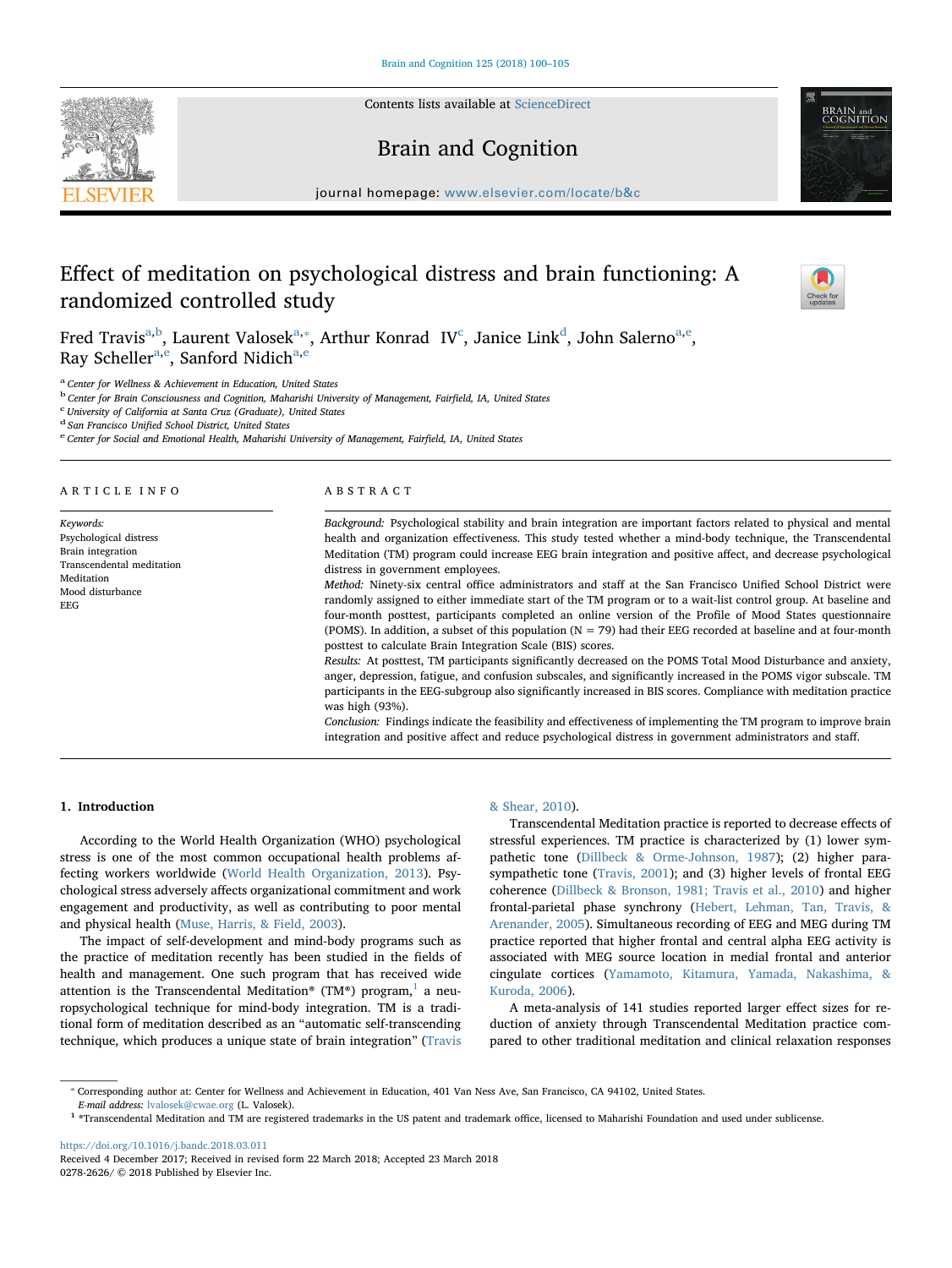([Eppley, Abrams, & Shear, 1989](#page-5-8)). A recent meta-analysis reported similar large decreases in anxiety in 16 random assignment studies ([Orme-Johnson & Barnes, 2013](#page-5-9)).

Transcendental Meditation practice also changes brain patterns during challenging cognitive tasks. In a previous study, ([Travis, Tecce,](#page-5-10) [Arenander, & Wallace, 2002\)](#page-5-10) nine brain measures derived from EEG recorded during simple and choice paired reaction time tasks were entered in a multiple discriminate analysis to distinguish non-TM, short-term (7.1 yrs TM) and long-term TM subjects (24.2 yrs TM). The EEG-derived measures included inter- and intra-hemispheric coherence, absolute and relative power, power ratios, and contingent negative variation (CNV) calculated during simple and choice reaction time tasks. CNV reflects brain processes as a subject prepares to respond to an expected stimulus ([Tecce, 1972](#page-5-11)). Of these nine brain measures, three significantly differentiated the three groups: (1) higher frontal (F3-F4) coherence averaged across 8–50 Hz, (2) higher 6–12 Hz frontal, central and parietal power, and (3) frontal, central and parietal CNV measured during the simple reaction time test minus CNV measured during the choice reaction time test. These empirically identified measures were converted to z-scores and combined to form the Brain Integration Scale (BIS) ([Travis, et al., 2002](#page-5-10)). This name was selected because coherence, which reflects the level of connectivity between brain areas ([Thatcher,](#page-5-12) [Krause, & Hrybyk, 1986](#page-5-12)) was the first variable entered in the multiple discriminate analysis.

BIS scores positively correlate with emotional stability, moral reasoning, and inner directedness, and negatively correlate with anxiety ([Travis, Arenander, & DuBois, 2004](#page-5-13)). Also, BIS scores were significantly higher in professional athletes who won gold medals in Olympic and National games, compared to professional athletes who did not consistently place ([Harung et al., 2011\)](#page-5-14), and in top-level managers compared to middle-level managers. ([Harung & Travis, 2012\)](#page-5-15). High scores on the BIS were also reported to positively correlate with faster conflict resolution on the Stroop color-word test, faster detection times on a P300 odd ball task, and higher levels of creativity in Swedish product development engineers [\(Travis & Lagrosen, 2014](#page-5-16)).

Research on TM over the past 45 years has shown that practitioners achieve a high level of brain integration both during and after practice ([Dillbeck & Bronson, 1981; Travis et al., 2010\)](#page-5-5). In randomized controlled research, increased structural and functional connectivity between brain areas and decreased reactivity to stress was observed in those practicing the TM technique compared to controls ([Travis et al.,](#page-5-17) [2009\)](#page-5-17). Thus, the Brain Integration Scale appears to reflect brain patterns important for success in different areas of life.

The study hypotheses were that subjects randomly assigned to learn the Transcendental Meditation technique, compared to control subjects, would show increased brain integration and decreased psychological distress.

#### 2. Material and methods

#### 2.1. Participants

Participants for the study were recruited from Fall 2009 through Spring 2010 from supervisors and administrative staff working in the central offices of the San Francisco Unified School District (SFUSD) who were interested in being part of a workplace wellness program. Interested participants were asked to attend an informational meeting to learn about the wellness project. Those who wanted to be part of the study were then scheduled for baseline testing. This research has been carried out in accordance with the Code of Ethics of the World Medical Association (Declaration of Helsinki). Institutional Review Board (IRB) approval was given on August 31, 2009 by the Maharishi University of Management IRB prior to the start of the study.

Inclusion criteria included: 18 years or older, an employee of SFUSD, attendance at an informational meeting on the TM program, and willingness to be randomly assigned to either active treatment or

control group. Exclusion criteria included having already learned Transcendental Meditation, and not being available to attend treatment and testing sessions.

Ninety-six supervisors and administrative staff completed written informed consent, followed by baseline testing on an online version of the Profile of Mood States (POMS). Subjects were also offered the opportunity to have their EEG recorded as part of the study.

Subjects completed the POMS online at their convenience. However, the EEG recording was done individually and took 1 to 1½ h plus travel time. Thus, while 96 subjects completed the POMS, 17 subjects were not able to find the extra time for the EEG recording. This resulted in 79 subjects in the EEG-subgroup.

After the baseline recordings of all measures, the subjects were randomly assigned to either immediate start of the TM program  $(n = 48)$  or to a delayed start wait-list control group  $(n = 48)$ . In the EEG subgroup, this resulted in 38 TM Ss and 41 wait list controls.

## 2.2. Intervention: the transcendental meditation technique

The Transcendental Meditation technique is a mental technique practiced 15–20 min, twice a day sitting comfortably. Transcendental Meditation practice involves a mantra. However, unlike most mantra meditations, the mantras used during Transcendental Meditation practice are meaningless. Also, unlike most mantra meditations, the Transcendental Meditation technique is not a process of concentration—keeping the mantra in awareness or continued mental rehearsal of the mantra. Rather, Transcendental Meditation practice is a process of effortless transcending—using the mantra as a vehicle to take attention from the ordinary thinking level to the least excited state of consciousness—consciousness without content called pure consciousness ([Maharishi Mahesh Yogi, 1969; Travis & Pearson, 2000](#page-5-18)). (see ([Travis et al., 2002](#page-5-10)) and [\(Travis & Parim, 2017](#page-5-19)) for a discussion of the concept of effortless transcending.)

The Transcendental Meditation technique was learned in a standardized seven-step course (over 5 sessions): an introductory and preparatory lecture and personal interview (session one), and four consecutive days of instruction (sessions two to five)—1½ h each session ([Roth, 2002](#page-5-20)). The four days of instruction include individual instruction followed by three group meetings. After the initial instruction, students came in individually for verification of correctness of their meditation practice once a month throughout the study. Also, weekly knowledge meetings were available to discuss experiences during meditation practice, application of TM practice to different areas of life, or scientific research on meditation effects.

#### 2.3. Outcome measures

#### 2.3.1. Brain integration scale

The BIS score included the three EEG measures used in the 2002 study. However, there were small changes to these measures. Broadband frontal (F3-F4) coherence calculated during the choice reaction time task which was used in the original study was also used in this study. CNV difference scores were calculated (CNV<sub>simple</sub> - CNV<sub>choice</sub>), but CNV was averaged from Fz, and C3, Cz and C4 sensors rather than nine frontal, central and parietal sensors. This scalp distribution better fits the topography of the CNV. Frontal, central and parietal alpha relative power was the third factor. Alpha relative power is the EEG power in the alpha frequency divided by the total power. This controls for individuals who may have very high or very low EEG power overall. These changes in the BIS calculation evolved in the process of applying the BIS across different subject populations.

#### 2.3.2. Profile of Mood States (POMS)

Psychological distress was measured with the online version of the Profile of Mood States. This instrument yields a score for total mood disturbance and subscale scores for tension/anxiety, depression/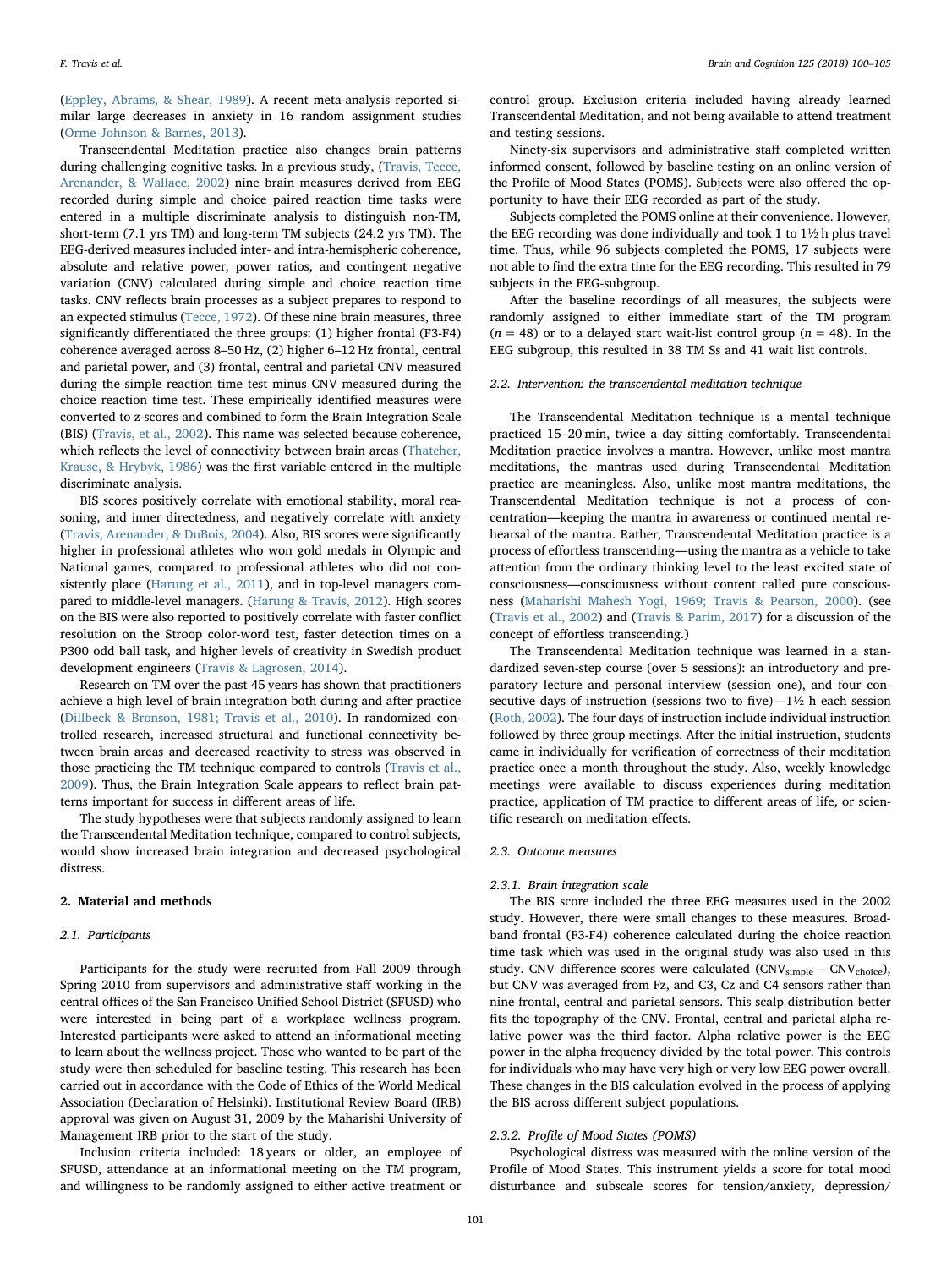<span id="page-2-0"></span>

Fig. 1. Consolidated standards of reporting trials (CONSORT) flow diagram.

dejection, and anger/hostility subscales. The POMS was scored by the Multi-Health Systems, the publishers of the POMS. The Total Mood Disturbance composite, and subscale scores for each subject were then electronically transmitted to the research staff for inclusion in the project database [\(McNair, Lorr, & Drooppleman, 1971](#page-5-21)). Internal consistency coefficients range from 0.90 to 0.95 [\(McNair et al., 1971\)](#page-5-21).

## 2.4. Procedure

Subjects first completed the online POMS questionnaire and then had their EEG recorded. Participants came individually for their EEG recording to a room in the San Francisco administrative offices that had been set up with the equipment necessary to record EEG. During EEG recording, active-sensors were applied in the 10–10 system with a forehead ground, and sensors on the left and right earlobe for re-referencing offline. EEG was recorded with the BIOSEMI ActiveTwo System ([www.BIOSEMI.COM\)](http://www.BIOSEMI.COM). All signals were digitized on line at 256 points/s, with no high or low frequency filters, and stored for later

analyses using Brain Vision Analyzer. Data collection and data analysis were conducted blind to group membership.

Following pretest recordings on all measures, the 96 subjects were randomized to either the TM program or wait-list control groups. Subjects were post-tested at four months.

## 2.4.1. EEG recording: Paired reaction time tasks

EEG was recorded during two reaction time tasks. The first reactiontime task contained 16 paired simple reaction-time trials that lasted for 2-min. Each trial included a warning asterisk (150 ms duration, 1 cm in height) in the center of a computer screen, followed 1.5 s later by a continuous computer-generated tone (1200 Hz, 85 dB). Subjects were asked to press the button in their right hand as soon as they heard the tone.

The second reaction-time task contained 24 paired choice reaction time trials that lasted for 4-min. Each trial included a one or two-digit number (150 ms duration, 1 cm in height), a 1.5-s blank screen, and then another one- or two-digit number (150 ms duration, 1 cm in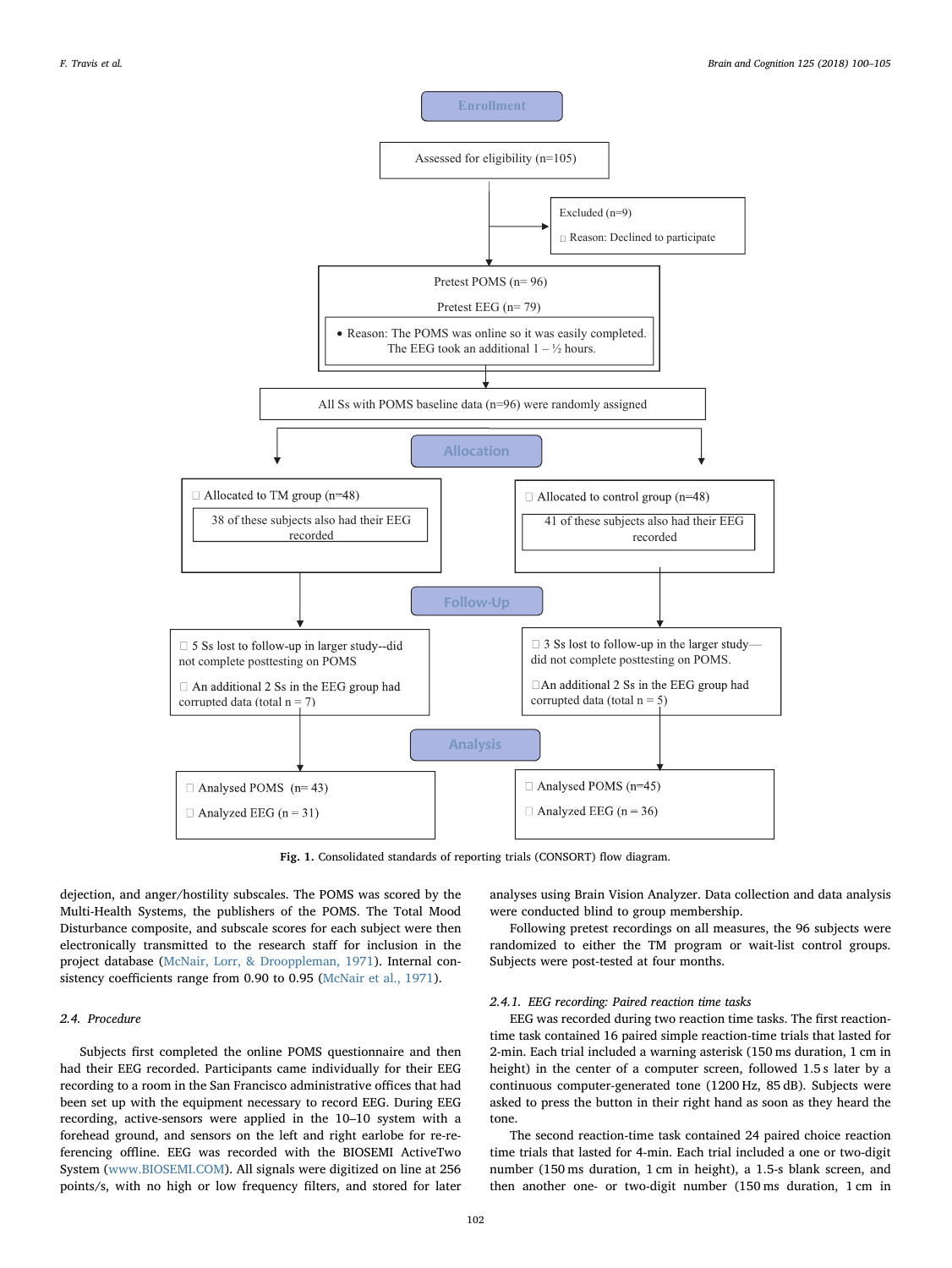height), and were asked to press a left- or right-hand button to indicate which number was larger in value.

# 2.5. Data analysis: EEG

## 2.5.1. Coherence and power

Coherence and power were calculated from the EEG recorded during the choice reaction-time task, which loads perceptual, cognitive, and response systems and so should accentuate any group differences. Mathematically, coherence reflects the similarity of electrical activity from different parts of the brain.

The data during the choice reaction-time task was visually scanned, and any epochs with movement of body, electrode, or eye artifacts were manually marked and not included in the spectral analyses. The artifact-free data were digitally filtered with a 2–45 Hz band pass filter, and fast Fourier transformed in 2-s epochs, using a Hanning window with a 20% onset and offset. Coherence was calculated in 0.5 Hz bins. Frontal coherence (F3–F4) was averaged from 8 to 45 Hz. EEG power  $(uV^2/Hz)$ was calculated for the 32 recording sites. Relative alpha power (8–12 Hz) was averaged at frontal, central and parietal sites.

#### 2.5.2. Contingent negative variation

Artifacts were visually marked and removed from the spectral analyses. The artifact-free data were digitally filtered with a 0.01–6 Hz band pass filter and averaged. The 200 ms before the second stimuli, the late CNV, was averaged during both reaction-time tasks and the CNV difference-score calculated. A better match between task demands and CNV would be indicated by higher CNV during the simple reaction time task, since the correct answer is clear after the first stimuli, and lower CNV during the choice reaction time tasks, since the participant needed more information before responding—i.e. the 2nd number.

## 2.5.3. Brain integration scale calculation

Frontal coherence, frontal, central and parietal relative alpha power, and the frontal and central simple/choice difference scores were converted to z-scores, compared to the normative database and summed to yield a single value for each person tested ([Travis et al.,](#page-5-10) [2002\)](#page-5-10).

## 2.6. Statistical analyses

Analysis of covariance (ANCOVA) of BIS change scores covarying for the baseline BIS scores was used to test differences on the BIS. MANCOVA of changes on the POMS subscales covarying for the baseline POMS subscales was used to test differences on the POMS. Effect sizes were calculated with Cohen's d (mean difference between groups divided by pooled standard deviation at baseline). For the primary outcome, BIS scores, significance was set at  $p < .05$ , two-tailed; for all secondary outcomes significance was set at  $p < .01$  to compensate for multiple measures.

[Fig. 1](#page-2-0) presents the Consolidated Standards of Reporting Trials (CONSORT) Flow Diagram for the design of this study. Random assignment was applied to all S's with POMS baseline data, regardless of whether they also had EEG data.

## 3. Results

#### 3.1. Baseline data

There were no differences in age, gender proportion, and POMS baseline scores in the 88 subjects who completed both the pretest and posttest on the POMS, or in the age, gender proportions and BIS scores in the 69 subjects who had both pretest and posttest EEG recordings. [Table 1](#page-3-0) presents the baseline data for these subjects.

### <span id="page-3-0"></span>Table 1

Mean Baseline Scores for demographics and scores on the POMS subscales (all subjects) and the BIS (subset of all subjects).

| Variable                                                      | Control        | Transcendental<br>meditation | P-value |  |  |  |
|---------------------------------------------------------------|----------------|------------------------------|---------|--|--|--|
| $N = 88$ : Completed pretest and posttest POMS                |                |                              |         |  |  |  |
| Age                                                           | $45.5 \pm 9.5$ | $45.8 \pm 11.2$              | .885    |  |  |  |
| Gender (% female)                                             | 82%            | 80%                          | .871    |  |  |  |
| POMS: Total Mood                                              | $19.0 + 25.0$  | $27.4 + 23.6$                | .117    |  |  |  |
| Disturbance                                                   |                |                              |         |  |  |  |
| Anxiety                                                       | $9.1 \pm 5.5$  | $10.8 \pm 5.4$               | .147    |  |  |  |
| Anger                                                         | $5.9 \pm 4.9$  | $8.1 + 7.3$                  | .104    |  |  |  |
| Depression                                                    | $6.8 \pm 6.0$  | $9.4 \pm 7.9$                | .076    |  |  |  |
| Fatigue                                                       | $8.4 \pm 6.4$  | $8.6 \pm 5.6$                | .073    |  |  |  |
| Vigor                                                         | $16.7 \pm 6.1$ | $14.6 \pm 6.2$               | .110    |  |  |  |
| Confusion                                                     | $6.5 \pm 3.7$  | $7.1 \pm 4.0$                | .478    |  |  |  |
| $N = 69$ : Completed pretest and posttest BIS as well as POMS |                |                              |         |  |  |  |
| Age                                                           | $46.6 + 9.8$   | $45.5 \pm 10.7$              | .658    |  |  |  |
| Gender (% female)                                             | 80%            | 81%                          | .821    |  |  |  |
| Brain integration scale                                       | $1.5 \pm 1.1$  | $1.3 \pm 1.2$                | .821    |  |  |  |

Note:  $*$ Mean  $\pm$  SD, POMS = Profile of Mood States.

## 3.2. Outcomes

Eighty-eight participants (92%) completed posttest POMS (TM,  $n = 43$  and WL,  $n = 45$ ). In the EEG subgroup, 69 of 79 (88%) who were tested at baseline on the BIS completed posttest EEG evaluation (TM,  $n = 37$  and WL,  $n = 32$ ).

An ANCOVA of BIS change scores covarying for baseline scores showed a significant main effect for TM compared to controls on the BIS  $(F(1, 66) = 4.22, p = .044)$ . A MANCOVA with POMS change scores covarying for baseline scores showed a significant main effect for TM compared to controls (Wilks lambda = .725 (F(7, 72) = 3.9, p = .001). Adjusted mean scores, p-values and effect size for the BIS ( $N = 69$ ) and POMS sub scales ( $N = 88$ ) are presented in [Table 2.](#page-3-1)

## 3.2.1. Effect of gender imbalance

Gender was added as a dummy variable in the analyses of BIS and POMS change scores. There were no significant interactions between gender and BIS scores (F(1, 66) = 1.6,  $p = 0.21$ ) or with the POMS subscales (all  $F(1, 83) < 2.0$ , and  $p > 0.20$ ). Thus, the unequal gender proportion in this research did not appear to affect these findings.

## 3.2.2. Correlation of POMS and BIS change scores

A Pearson correlation was conducted on the POMS and BIS change scores. The correlation matrix is presented in [Table 3](#page-4-0). Changes in the POMS subscales all positively and significantly correlated with each other. Changes in BIS negatively correlated with the changes in the

<span id="page-3-1"></span>

| Table |  |  |
|-------|--|--|
|-------|--|--|

| Adjusted mean change scores by group. |  |  |  |  |
|---------------------------------------|--|--|--|--|
|---------------------------------------|--|--|--|--|

| Variable                                                                   | Control                                                                                                  | Transcendental<br>meditation                                                                                 | P-value                                                                           | Effect size                                  |
|----------------------------------------------------------------------------|----------------------------------------------------------------------------------------------------------|--------------------------------------------------------------------------------------------------------------|-----------------------------------------------------------------------------------|----------------------------------------------|
| $N = 69$<br><b>BIS</b>                                                     | $-0.07 + 0.17$                                                                                           | $0.44 + 0.18$                                                                                                | 0.04                                                                              | 0.30                                         |
| $N = 88$<br>POMS TMD<br>Anxiety<br>Anger<br>Depression<br>Fatigue<br>Vigor | $3.00 + 2.47$<br>$0.05 \pm 0.80$<br>$0.63 + 0.79$<br>$2.31 + 1.63$<br>$-0.01 \pm 0.73$<br>$-0.61 + 0.64$ | $-11.65 + 2.53$<br>$-4.17 \pm 0.82$<br>$-2.94 + 8.11$<br>$-4.54 \pm 1.19$<br>$-4.03 + 0.75$<br>$4.27 + 0.66$ | < 0.0001<br>${}_{0.001}$<br>0.002<br>${}_{0.001}$<br>${}_{0.001}$<br>${}_{0.001}$ | 0.91<br>0.74<br>0.58<br>0.96<br>0.67<br>0.79 |

Note: Adjusted mean scores  $\pm$  standard error; BIS = Brain Integration Scale; POMS TMD = profile of mood states total mood disturbance; Effect size = Cohen's  $d$ .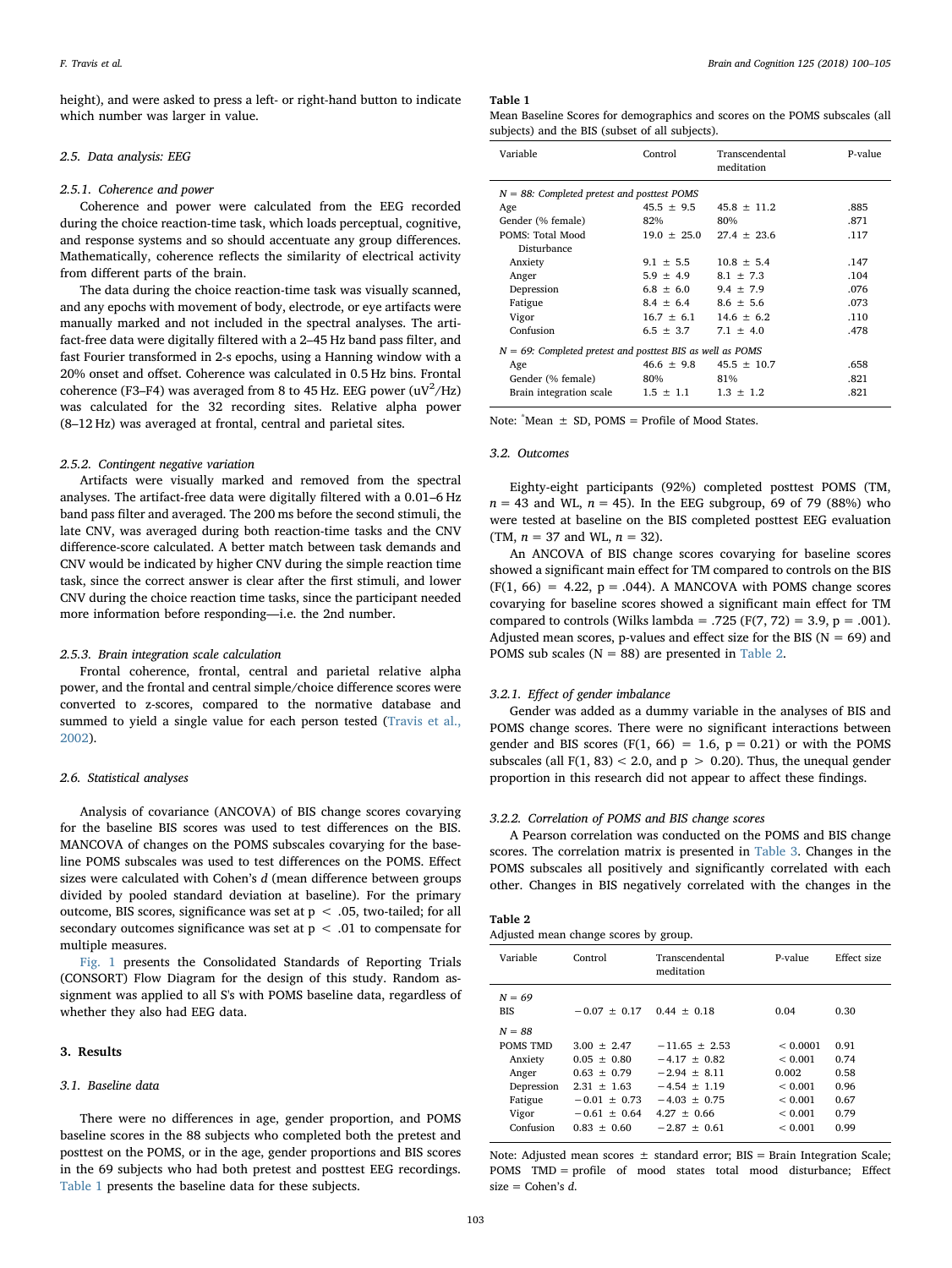#### <span id="page-4-0"></span>Table 3

|                      |                     | <b>BIS</b> | POMS Tension | <b>POMS</b> Depress | POMS Anger | POMS Vigor | <b>POMS</b> Fatigue | <b>POMS</b> Confused |
|----------------------|---------------------|------------|--------------|---------------------|------------|------------|---------------------|----------------------|
|                      | Sig. (1-tailed)     | .392       | .000         | .000                | .000       | .000       | .000                | .000                 |
| POMS TMD             | Pearson Correlation | $-.04$     | .89          | .91                 | .71        | $-.66$     | .81                 | .82                  |
|                      | Sig. (1-tailed)     | .246       | .000         | .000                | .000       | .000       | .000                |                      |
| <b>POMS</b> Confused | Pearson Correlation | $-.09$     | .71          | .70                 | .44        | $-.58$     | .61                 |                      |
|                      | Sig. (1-tailed)     | .291       | .000         | .000                | .000       | .000       |                     |                      |
| <b>POMS</b> Fatigue  | Pearson Correlation | $-.07$     | .78          | .62                 | .42        | $-.52$     |                     |                      |
|                      | Sig. (1-tailed)     | .458       | .000         | .000                | .089       |            |                     |                      |
| POMS Vigor           | Pearson Correlation | .02        | $-.43$       | $-.58$              | $-.17$     |            |                     |                      |
|                      | Sig. (1-tailed)     | .324       | .000         | .000                |            |            |                     |                      |
| POMS Anger           | Pearson Correlation | $-.06$     | .62          | .67                 |            |            |                     |                      |
|                      | Sig. (1-tailed)     | .157       | .000         |                     |            |            |                     |                      |
| <b>POMS</b> Depress  | Pearson Correlation | $-.13$     | .75          |                     |            |            |                     |                      |
|                      | Sig. (1-tailed)     | .080       |              |                     |            |            |                     |                      |
| <b>POMS</b> Tension  | Pearson Correlation | $-.18$     |              |                     |            |            |                     |                      |

Correlation table of change scores for the POMS subscales and BIS for all subjects with complete data at pre- and post-tests ( $N = 69$ ).

POMS subscales except for vigor—that was the predicted direction. However, none reached statistical significance.

#### 3.3. Compliance

Regularity of Transcendental Meditation practice was determined by asking the 88 subjects, who attended the 4-month posttest, to estimate their regularity. 93% of the subjects reported that they practiced TM program at least once a day on average.

## 4. Discussion

BIS scores significantly increased in the TM group compared to controls, as did POMS vigor subscale. POMS Total Mood Disturbance and anxiety, anger, depression, fatigue, and confusion subscales significantly decreased in the TM group compared to controls.

The results of this study indicate beneficial effects of the TM program on emotional stability and brain integration in workplace administrators and staff. The present study advances prior research by demonstrating such beneficial effects in the context of the workplace. The ability to better cope with environmental workplace demands may impact psychological distress in such a way to support the cardiovascular health of the individual as suggested by previous research on coping, stress, and blood pressure ([Nidich et al., 2009](#page-5-22)).

Prior research on TM found reduced psychological and physiological response to stress factors, including decreased sympathetic nervous system and hypothalamic–pituitaryadrenal axis over-activation, and reductions in elevated cortisol (stress hormone) levels ([Barnes,](#page-5-23) [Treiber, & Davis, 2001; MacLean et al., 1997; Walton, Schneider, &](#page-5-23) [Nidich, 2004](#page-5-23)). Research also showed a more coherent and integrated style of brain functioning, evidenced by EEG imaging associated with lower stress reactivity [\(Travis et al., 2009](#page-5-17)).

The physiological changes reported as a result of Transcendental Meditation practice in this and other studies suggest that transcending during TM practice affects perceptual processing. Transcending leads to a subjective state described as "consciousness without content" or "pure consciousness" ([Travis & Pearson, 2000\)](#page-5-24), and to a style of brain functioning marked by higher integration. These transformations in inner experience and in brain functioning could change how one deals with challenges in life. Challenges remain, but one is not overshadowed by them. This is suggested by college students who meditated over the semester, and at the end of the semester—during finals week—showed higher brain integration along with less stress reactivity in the highly stressful time of final's week [\(Travis et al., 2009\)](#page-5-17). A different style of processing is also suggested in this study with the school administrators who showed higher scores on the Brain Integration Scale and higher happiness and reduced anger, anxiety, depression and Total Mood Disturbance. Their job demands had not changed over this time.

However, the inner changes in subjective experience and brain functioning could have allowed them to see their world differently.

It is interesting that BIS changes had a low correlation with the change scores in the POMS subscales. The correlations were in the predicted direction—increases in BIS scores correlated with decreases in the POMS subscale except for vigor, which was positively correlated. However, these correlations were low  $(r = -0.18$  and lower) and the strongest significance was a trend. It is possible that brain integration and Profile of Mood States are accessing different levels of functioning. Brain integration could represent the global context that supports more localized processing, such as emotional states.

#### 4.1. Strengths and limitations

The strength of the study is that it used a randomized controlled trial, and included measures on the POMS and the BIS, both before and after the intervention in administrators and staff working in the same organizational setting. The control group was a wait-listed control, in which participants are eligible to receive the intervention after completion of the study. This may facilitate both recruitment and retention. All subjects were tested under the same conditions. Compliance with the meditation home practice was high.

One limitation to the generalizability of these findings is that women made up 83% of the participants in this study. However, when gender was entered into the F-tests, there were no significant interactions.

Future research is encouraged to utilize a larger-designed, multi-site study, with a more active control group to control for time and attention. The control group was a delayed start group who continued their usual daily routine. Future research could investigate whether simple relaxation would also affect POMS and BIS scores. Future studies should have equal balance of males and females to more adequately evaluate the effects of meditation on gender. In addition, a measure of job performance may be useful to determine relationships between mental health factors, such as Mood Disturbance, and brain health factors, such as brain integration, and job performance.

# 5. Conclusion

The results of this study indicate improved brain integration and reduced mood disturbance in administrators and staff due to practice of Transcendental Meditation (TM). These results have implications for organizations interested in improving the mental health and neurocognitive behavioral competencies of employees.

#### Acknowledgements

The authors wish to thank Terry Ehrman, Jane Lazzareschi and